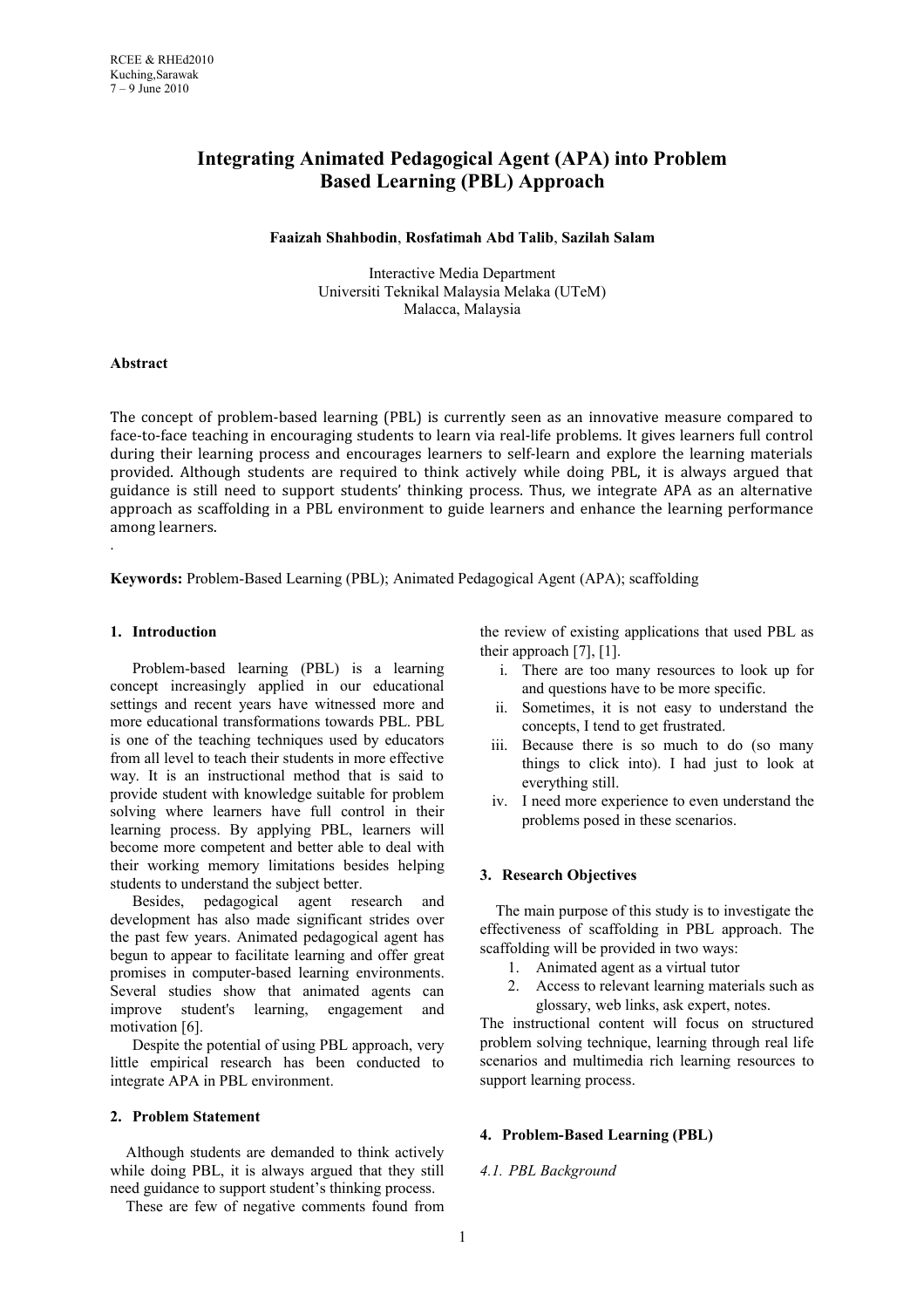In the 1960s McMaster Medical School introduced a learning environment that was a combination of small group, cooperative, selfdirected, interdependent and self-assessed [3]. Since *4.2. PBL Characteristics*

There are a few of essential characteristics of PBL to be applied in producing effective PBL applications. The characteristics of PBL include: (a) learning is student-centered; (b) begin with an authentic problem or ill-structured problems; (c) new information is acquired through self-directed learning; (d) learning occurs in small groups; (e) teachers act as facilitators [9].

In this research, interactive multimedia PBL (IMM-PBL) principles are used in designing the application.

#### *4.3. PBL Characteristics*

Based on [1], there are eight principles of IMM-PBL which PBL is incorporated with interactive multimedia environment to enrich the experience in PBL.

- Principle 1: Begin with an authentic problem PBL should begin with an authentic problem which is genuinely problematic for the learner and representative of problems found in professional practice.
- Principle 2: Incorporate relevant cases Learning from example or cases, especially when accompanied by explanations has been found to be effective foe developing expertise
- Principle 3: Represent multiple viewpoints It is characteristic of ill-structured problems that there is no single correct solution and presenting alternative points of view through group discussion of problems is an important feature of PBL.
- Principle 4: Stimulate activation and elaboration of knowledge Activation of prior knowledge to facilitate linking to new learning and elaboration of new knowledge through immediate application are key tenets of PBL.
- Principle 5: Scaffold learner performance In conventional PBL, scaffolding is usually in the form of support from a tutor or facilitator.
- Principle 6: Provide a strong narrative line It may be possible to engage the learner as a participant in the story rather than as an observer with appropriate design.
- Principle 7: Provide access to relevant information The inclusion of information resources in IMM offers a level of convenience but does not preclude students to going outside the materials in search for additional resources.
- Principle 8: Encourage self-evaluation

then this approach has been called problem-based learning (PBL). Its applications were continuously extended to graduate schools, colleges to K-12 and many special educational institutes [12].

> Providing learners with frequent opportunities for self-evaluation during task performance has been reported to lead to enhanced self-efficacy.

• Principle 9: Suggest individual and collaborative learning The trend towards flexible and distance education and the desire to encourage continuing learning by professionals make the possibility of providing PBL to individuals.

## **5. Animated Pedagogical Agent (APA)**

Animated pedagogical agents are autonomous agents that support human learning in interactive learning environments [11]. They appear to the student as animated characters. They can engage in a continuous dialogue with the student, and emulate aspects of dialogue between a human teacher and student in instructional settings. They should give the user an impression of being lifelike and believable, producing behaviour that appears to the user as natural and appropriate to the role of a virtual instructor or guide. It is useful to give our agents behaviours that make them appear knowledgeable, attentive, helpful, concerned, etc [8].

Animated characters in the interface of pedagogical systems have become increasingly popular in the recent years. For instance, North Carolina State University's IntelliMedia Initiative has developed three animated pedagogical agents: Herman the Bug, Cosmo and WhizLow (Fig. 1) [6].



Fig. 1. Herman, Cosmo and Whizlow (North Carolina State University's IntelliMedia Initiative)

## *5.1. APA's Characteristics*

Empirical studies [7], [8] have shown that animated pedagogical agents can enhance the student's quality of learning. Lifelike pedagogical agents offer particularly significant potential for *constructivist* learning environments [9]. There are a number of characteristics that an effective pedagogical agent should display.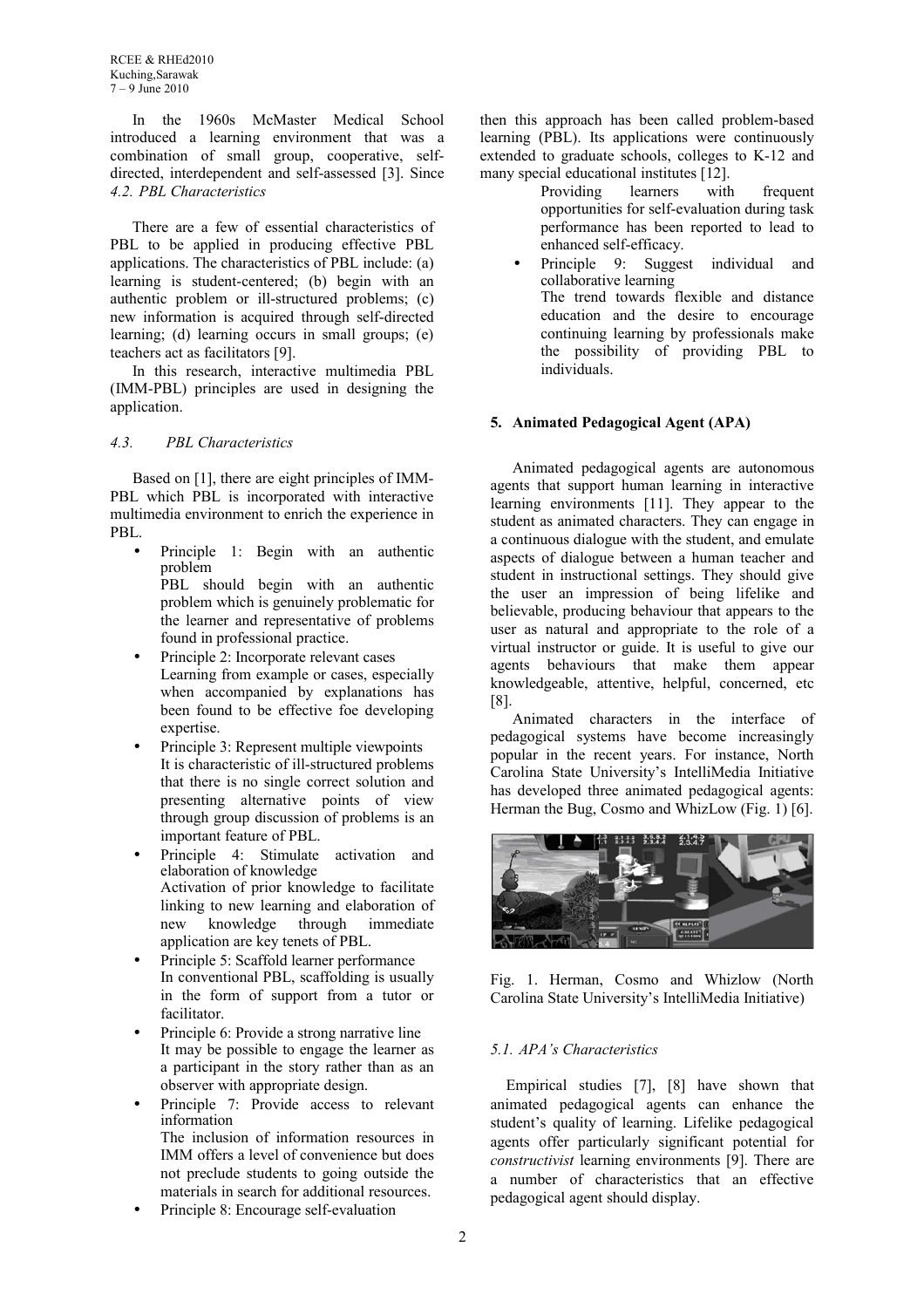## **i. Motivator**

Pedagogical agents should always encourage students to spend more time interacting with the application and attempt more problems besides congratulate users when they successfully solve problems [7].

# **ii. Emotions**

Agent should show that they care about students and their progress by appearing to 'understand' emotions and respond accordingly [4].

# **iii. Enthusiasm**

Whenever the student feels frustrated, the agent should intervene with assistance before the student loses interest and display concern over students' progress that may convince students to take learning seriously [4].

## **iv. Fun**

An agent should also possess a rich and interesting personality, so that it can simply make learning more fun. A student who enjoys a learning environment would undoubtedly spend more time there, which is likely to increase learning [7].

**v. Other factors (body language, eye contact, emotional expressions)**

Pedagogical agents should be visually expressive to clearly communicate problemsolving advice and simultaneously have a strong motivational effect on students. Factors such as eye contact, body language and emotional expressions should be modeled and exploited for instructional purposes [8].

# **6. Integrating APA into PBL Environment**

PBL is a learning process where students are presented with a problem and are asked to apply reasoning, questioning, researching and critical thinking techniques to find a solution to the problem [8]. Since students are responsible for acquiring the knowledge to solve the problem, agent that is integrated into the learning process will be responsible as a tutor or facilitator. [9] suggest that these lifelike characters are ideally suited to serve as tutors, coaches, or guides in knowledge-based learning environments. Despite the potential of using animated pedagogical agents to emulate the actions of human tutors while operating in a computer-based learning environment, very little empirical research has been conducted to incorporate APA in problem-based learning environment.

APA as an alternative approaches to scaffolding for PBL will be a virtual tutor and guide learners how to solve problems and deliver instructional explanations either textually or aurally, while

simultaneously using gaze and gesture to direct the learners to focus their attention while solving the problems given and make the learning experience more effective and enjoyable. APA offer problem solving advices by appearing as animated "humanlike" characters, which allows them to exploit nonverbal communication typically reserved for human–human interactions. For example, the agent can focus a learner's attention by moving around the screen, using gaze and gesture, providing nonverbal feedback, and conveying emotions. While learners are actively engaged in problem-solving activities, learning environments should monitor their progress and provide them with feedback in a manner that contributes to achieving the twin goals of learning effectiveness and learning efficiency. Moreover, providing agent as assistant (scaffolding) can support student thinking process. It is predicted that by supporting students thinking, it will gradually develop students' capabilities to be more selfdependent in doing PBL [1].

In this application, Mdm. Linda and Melissa (agents) will interact and communicate in three main categories: introductory, explanatory and congratulatory.

- i. **Introductory** introduce the system; introduce itself; welcome users; introduce system's user interface; introduce PBL phases.
- ii. **Explanatory** explain problem scenarios; explain system flow; guide learner to solve problems; give advice to solve problems; provide hints to user; display partial solution; explain errors; display complete solutions.
- iii. **Congratulatory** congratulate user; encourage user to try; encourage user to



Fig. 2. Mdm. Linda and Melissa as APA characters

# *6.1. Expected Benefits Using APA in PBL*

Integrated APA in PBL environment gives benefits to learner in terms of motivation, emotions,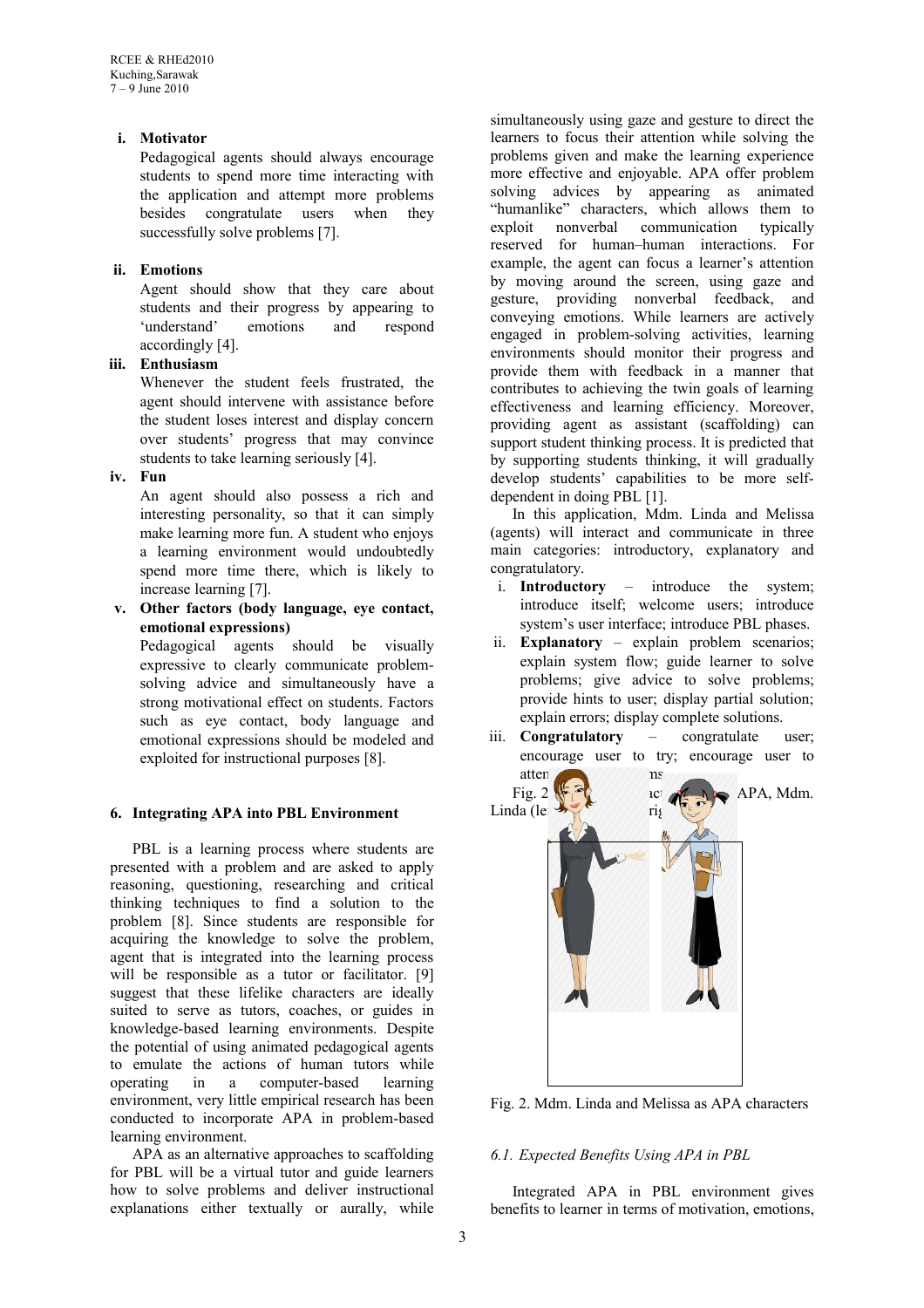RCEE & RHEd2010 Kuching,Sarawak 7 – 9 June 2010

enthusiasm and other factors in helping learner through the learning process but still give a full control to learner to learn at their own pace. These are a few benefits that may give advantages in integrating APA into PBL approach.

- 1. The introduction of APA in PBL is expected to guide and assist students in a number of ways as agents are known to play an important role in motivation. The agent that appears in the background could motivate the users to perform at their best and encourage them to spend more time with the system. The agent's interaction and communication could show an understanding of students' emotions, making the users feel that they are not alone in the learning process and that they are 'in things together' with the agent. It could also make the student feel obliged to perform at his/her best during the problem solving activities.
- 2. The agent should display great enthusiasm to encourage students to be similarly enthusiastic. Students with high enthusiasm are likely to spend more time with the system. Their eagerness may also drive them to learn and master the subject from the materials given.
- 3. One of the most important requirements in teaching is that the students should not become frustrated. Once frustration creeps into students mind, overcoming it takes a major effort on both parties (teachers and students). The agent should intervene by offering assistance before the student loses interest.
- 4. The introduction of APA whose rich and interesting personality should make learning using PBL approach is more interesting and fun.
- 5. Agent should increase the student's attention during the learning process. The agents' instructions and communications can be utilized to clearly communicate advice from the application to the user. An agent possesses the ability to hold a high proportion of the user's attention and deliver clear advice could even make the students feel the learning process easier.

## **7. Application Prototype**

Based on the early study and preliminary analysis, a prototype was developed to represent the system functionality. Fig. 3 to 5 describe part of the screen interfaces of the system.

Fig. 3 shows the main page and introduction of the system. Agent in the introductory level mainly focuses on new users such as introducing the system and itself. Gestures such as pointing are used as visual aids in presenting introductory messages. The agent also displays interactions that welcome the user to the system to grab the user's attention at the start of a session. Introductory category is also used to introduce new problems.



Fig. 3. Main Page

Fig. 4 shows page of problem introduction which is the trigger to the problem scenario. Leaner has to solve the problems given by self-learn or explore the scaffolding provided in the system. Agent will also guide the learner by giving explanations, hints and advice.



Fig. 4. Main Page

Fig. 5 shows that the system is provided with the access to relevant learning materials and information such as ask tutorial, web links and glossary to support student learning. User can access and utilize all the learning resources provided to get the answer to each problem in the system.